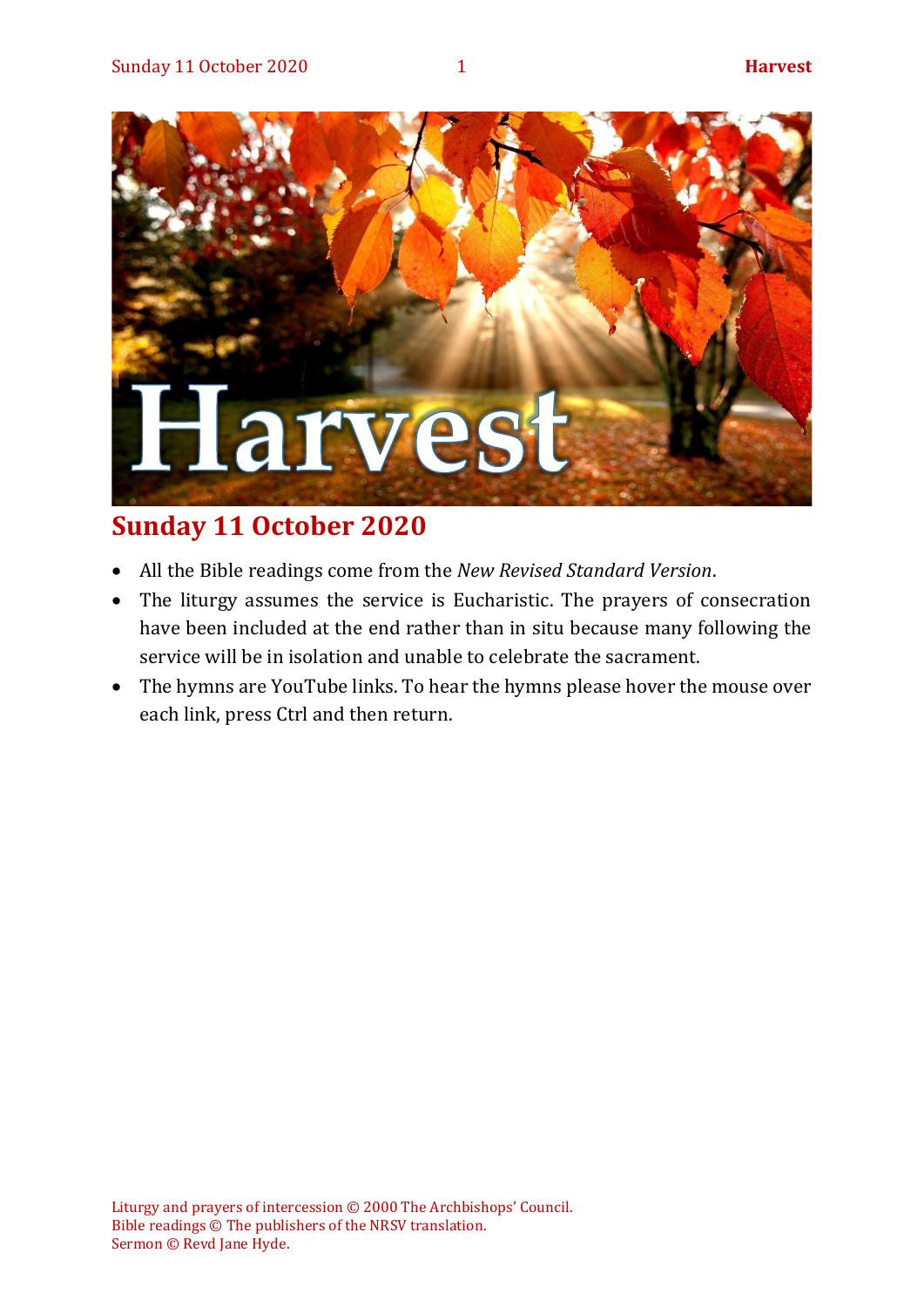## **Introduction and welcome**

HYMN 1 **[All things bright and beautiful](https://www.youtube.com/watch?v=iUnQMvwaXlc)** (click on this link to hear the hymn)

# **The Welcome**

In the name of the Father, and of the Son, and of the Holy Spirit

All **Amen.**

The Lord be with you

All **And also with you.**

# **The Preparation**

All **Almighty God,**

**to whom all hearts are open, all desires known, and from whom no secrets are hidden: cleanse the thoughts of our hearts by the inspiration of your Holy Spirit, that we may perfectly love you, and worthily magnify your holy name; through Christ our Lord. Amen.**

Our Lord Jesus Christ said:

The first commandment is this: 'Hear, O Israel, the Lord our God is the only Lord. You shall love the Lord your God with all your heart, with all your soul, with all your mind, and with all your strength.'

And the second is this: 'Love your neighbour as yourself.' There is no other commandment greater than these. On these two commandments hang all the law and the prophets.

#### All **Amen. Lord, have mercy.**

God's whole creation groans.

The land produces thorns and thistles and longs to be set free.

Our sin affects all around us.

We confess our sins in penitence and faith.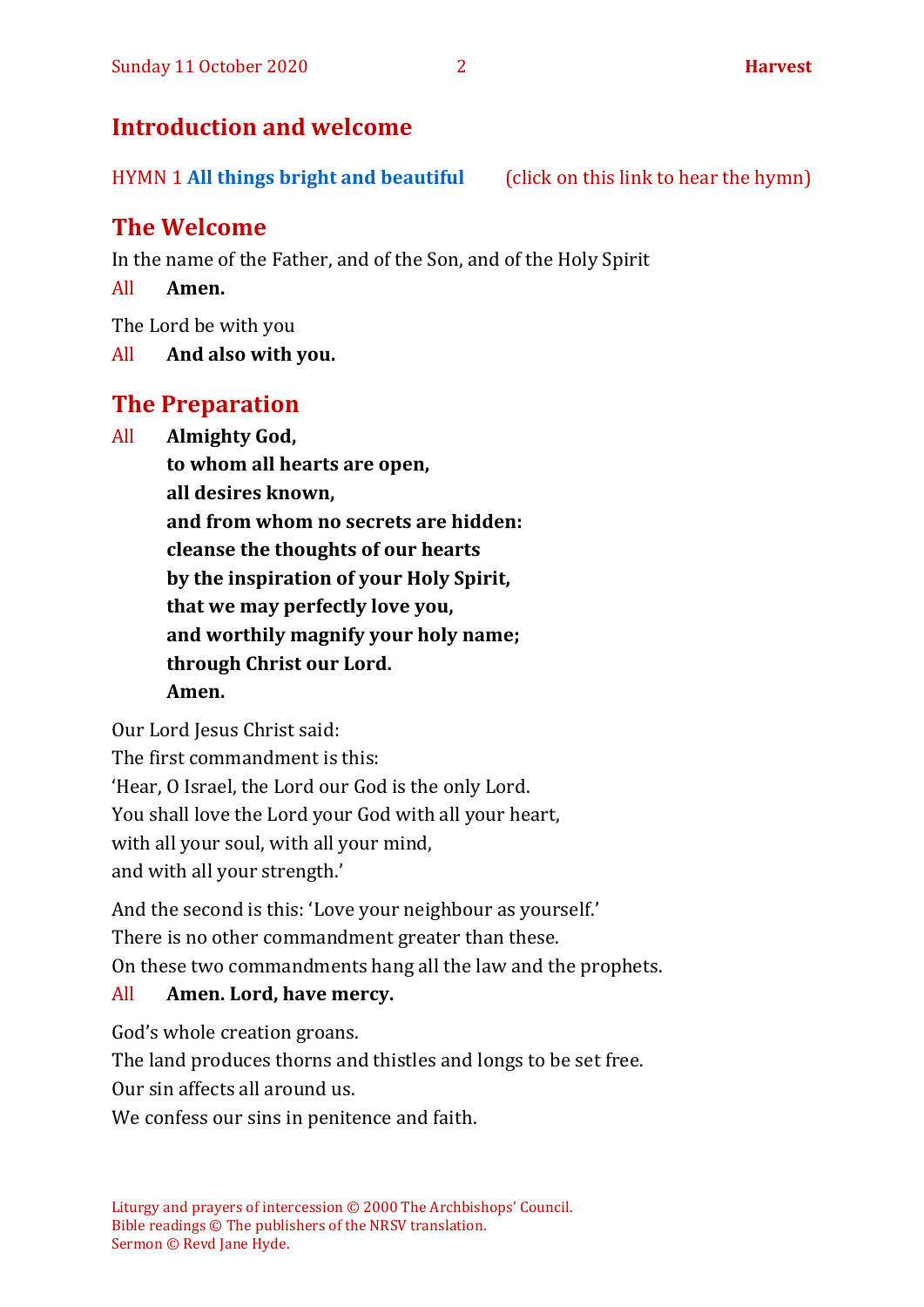All **Almighty God, our heavenly Father, we have sinned against you and against our neighbour in thought and word and deed, through negligence, through weakness, through our own deliberate fault. We are truly sorry and repent of all our sins. For the sake of your Son Jesus Christ, who died for us, forgive us all that is past and grant that we may serve you in newness of life to the glory of your name. Amen.**

Almighty God,

who forgives all who truly repent, have mercy upon you, pardon and deliver you from all your sins, confirm and strengthen you in all goodness, and keep you in life eternal; through Jesus Christ our Lord. All **Amen.**

# **The Gloria**

This version of the Gloria is sung to the tune of 'Cwm Rhondda'. Click **[here](about:blank)** for the tune.

All **Glory be to God in Heaven, Songs of joy and peace we bring, Thankful hearts and voices raising, To creation's Lord we sing. Lord we thank you, Lord we praise you, Glory be to God our King: Glory be to God our King. Lamb of God, who on our shoulders, Bore the load of this world's sin; Only Son of God the Father, You have brought us peace within.**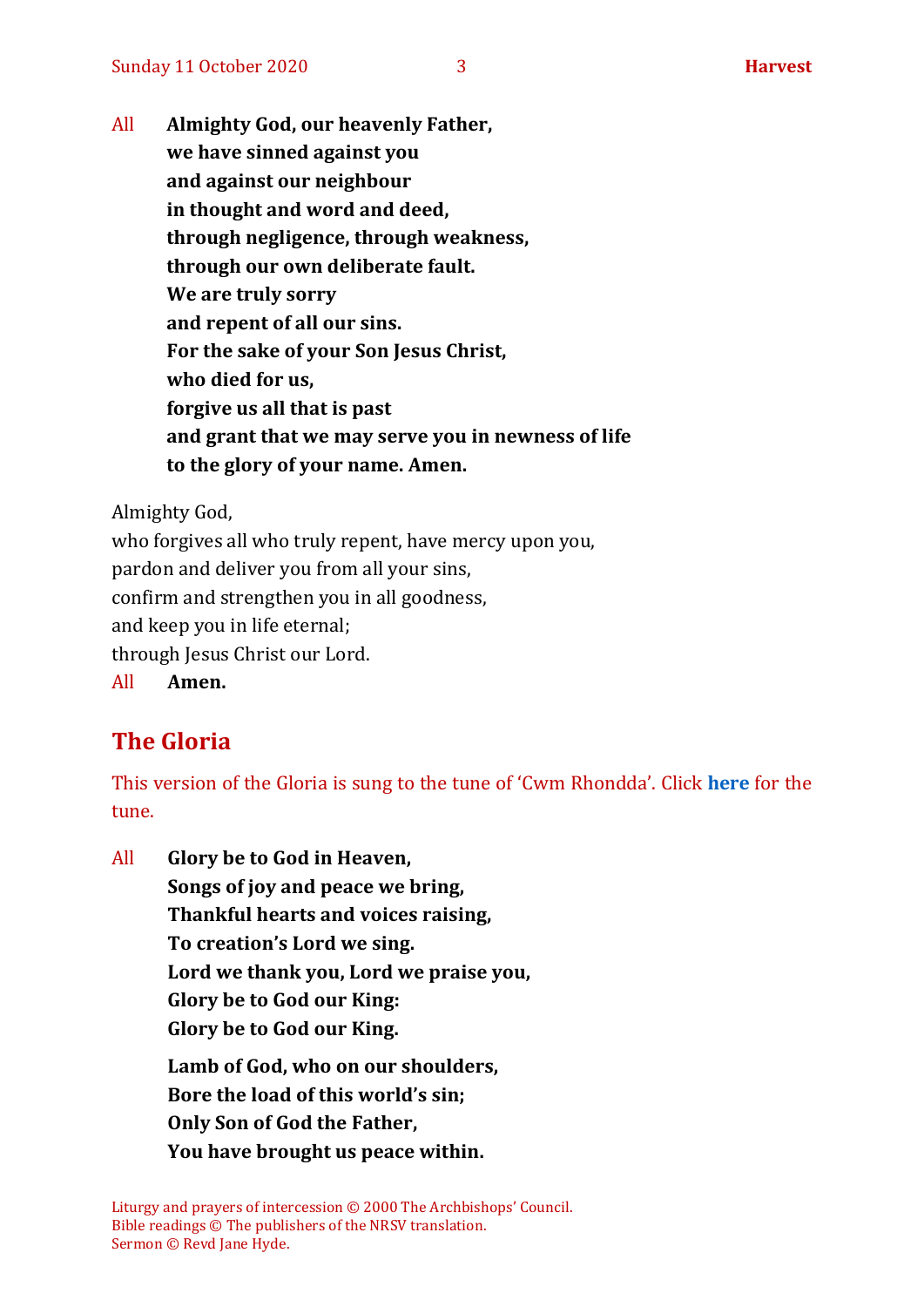**Lord, have mercy, Christ have mercy, Now your glorious reign begin: Now your glorious reign begin.**

**You O Son of God are Holy, You we praise with one accord. None in heav'n or earth is like you, Only you are Christ the Lord. With the Father and the Spirit, Ever worshipped and adored: Ever worshipped and adored.**

## **The Collect for the Harvest**

Eternal God, you crown the year with your goodness and you give us the fruits of the earth in their season: grant that we may use them to your glory, for the relief of those in need and for our own well-being; through Jesus Christ your Son our Lord, who is alive and reigns with you, in the unity of the Holy Spirit, one God, now and for ever. All **Amen.**

## **First reading**

A reading from the Fifth Book of Moses called Deuteronomy

The Lord your God is bringing you into a good land with streams that flow from springs in the valleys and hills. You can dig for copper in those hills, and the stones are made of iron ore.

And you won't go hungry. Wheat and barley fields are everywhere, and so are vineyards and orchards full of fig, pomegranate, and olive trees, and there is plenty of honey. After you eat and are full, give praise to the Lord your God for the good land he gave you. Make sure that you never forget the Lord or disobey his laws and teachings that I am giving you today. If you always obey them, you will have plenty to eat, and you will build good houses to live in. You will get more and more cattle, sheep, silver, gold, and other possessions. But when all this happens, don't be proud! Don't forget that you were once slaves in Egypt and that it was the Lord who set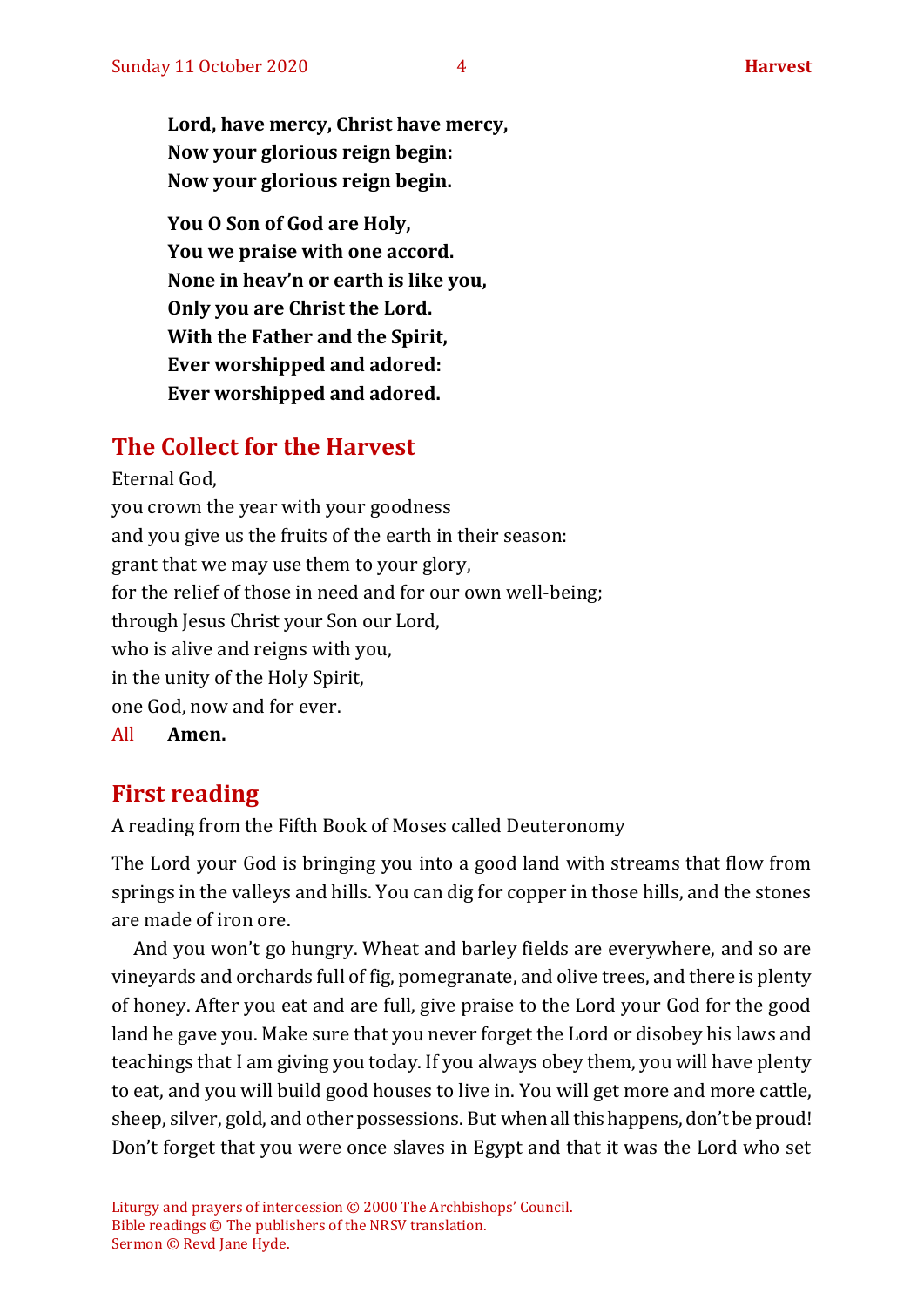you free. Remember how he led you in that huge and frightening desert where poisonous snakes and scorpions live. There was no water, but the Lord split open a rock, and water poured out so you could drink. He also gave you manna, a kind of food your ancestors had never even heard about.

The Lord was testing you to make you trust him, so that later on he could be good to you. When you become successful, don't say, 'I'm rich, and I've earned it all myself.' Instead, remember that the Lord your God gives you the strength to make a living. That's how he keeps the promise he made to your ancestors. *Deuteronomy 8:7–18*

This is the Word of the Lord

All **Thanks be to God.**

# **Second reading**

A reading from St Paul's Second Letter to the Corinthians

Remember this saying, 'A few seeds make a small harvest, but a lot of seeds make a big harvest.' Each of you must make up your own mind about how much to give. But don't feel sorry that you must give and don't feel that you are forced to give. God loves people who love to give. God can bless you with everything you need, and you will always have more than enough to do all kinds of good things for others. The Scriptures say, 'God freely gives his gifts to the poor, and always does right. God gives seed to farmers and provides everyone with food. He will increase what you have, so that you can give even more to those in need. You will be blessed in every way, and you will be able to keep on being generous. Then many people will thank God when we deliver your gift. What you are doing is much more than a service that supplies God's people with what they need. It is something that will make many others thank God. The way in which you have proved yourselves by this service will bring honor and praise to God. You believed the message about Christ, and you obeyed it by sharing generously with God's people and with everyone else. Now they are praying for you and want to see you, because God used you to bless them so very much. Thank God for his gift that is too wonderful for words! *2 Corinthians 9:6–15*

This is the Word of the Lord

#### All **Thanks be to God.**

HYMN 2 **[For the beauty of the earth](https://www.youtube.com/watch?v=MHIfRLNYUGw)** (please click on this link to hear the hymn)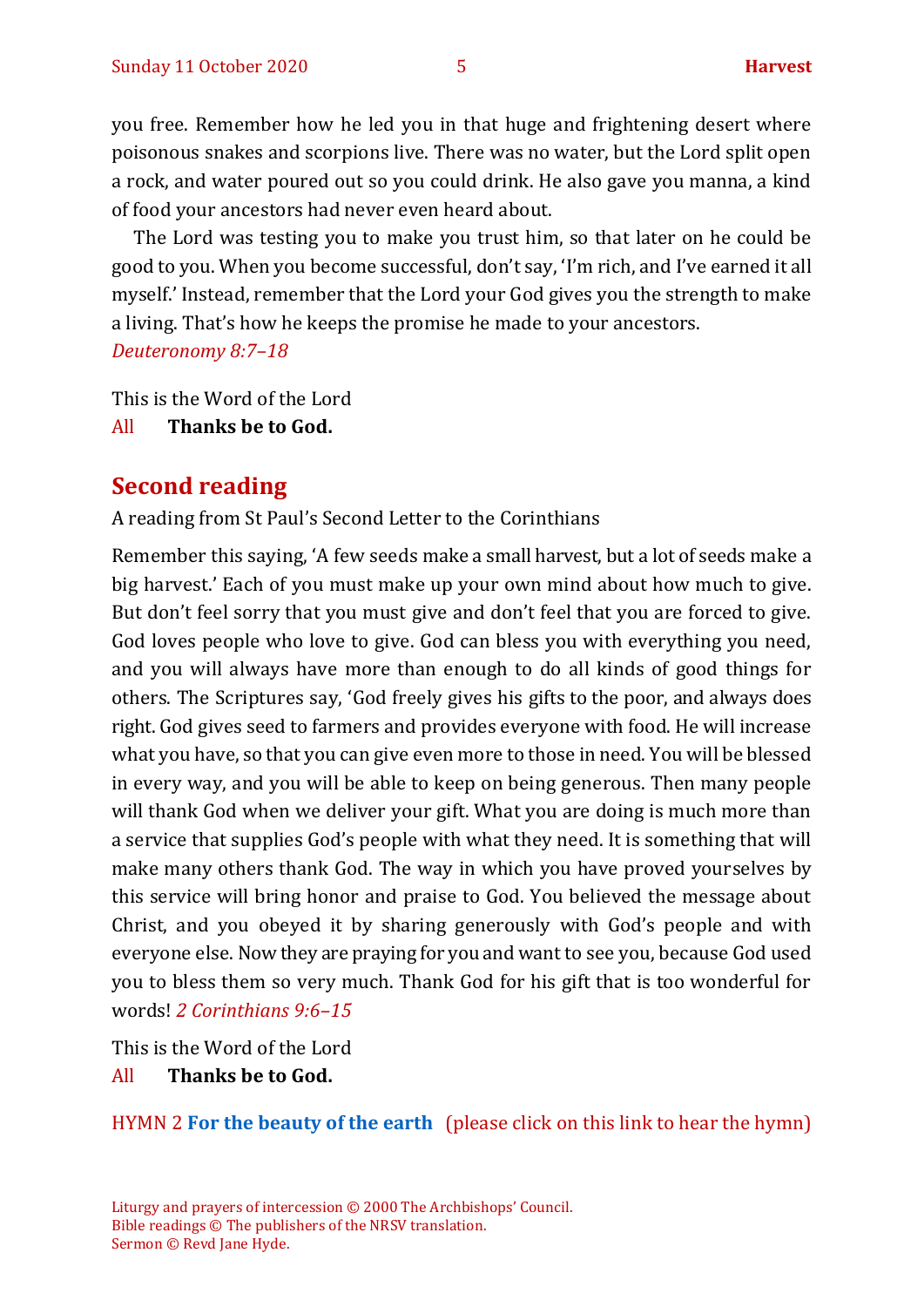### **Gospel reading**

Hear the Gospel of our Lord Jesus Christ according to Luke

#### All **Glory to you O Lord.**

Jesus told them this parable: 'The land of a rich man produced abundantly. And he thought to himself, "What should I do, for I have no place to store my crops?" Then he said, "I will do this: I will pull down my barns and build larger ones, and there I will store all my grain and my goods. And I will say to my soul, Soul, you have ample goods laid up for many years; relax, eat, drink, be merry." But God said to him, "You fool! This very night your life is being demanded of you. And the things you have prepared, whose will they be?" So it is with those who store up treasures for themselves but are not rich towards God.'

He said to his disciples, 'Therefore I tell you, do not worry about your life, what you will eat, or about your body, what you will wear. For life is more than food, and the body more than clothing. Consider the ravens: they neither sow nor reap, they have neither storehouse nor barn, and yet God feeds them. Of how much more value are you than the birds! And can any of you by worrying add a single hour to your span of life? If then you are not able to do so small a thing as that, why do you worry about the rest? Consider the lilies, how they grow: they neither toil nor spin; yet I tell you, even Solomon in all his glory was not clothed like one of these. But if God so clothes the grass of the field, which is alive today and tomorrow is thrown into the oven, how much more will he clothe you—you of little faith!And do not keep striving for what you are to eat and what you are to drink, and do not keep worrying. For it is the nations of the world that strive after all these things, and your Father knows that you need them.' *Luke 12:16–30*

This is the Gospel of the Lord

#### All **Praise to you O Christ.**

#### **Sermon**

What does 'harvest' really mean to us today?

Since the Industrial revolution (which saw the rise of mill towns like Oldham … Rochdale and Bolton, and great cities like Manchester) few of us now live lives in which we have **a** 'hands on' … day to day connection to the production of our 'daily bread'.

In our gospel reading today the rich man's harvest is clearly something that can be gathered in…gathered into 'barns' … but the second reading clearly show us a broader sense of what harvest is …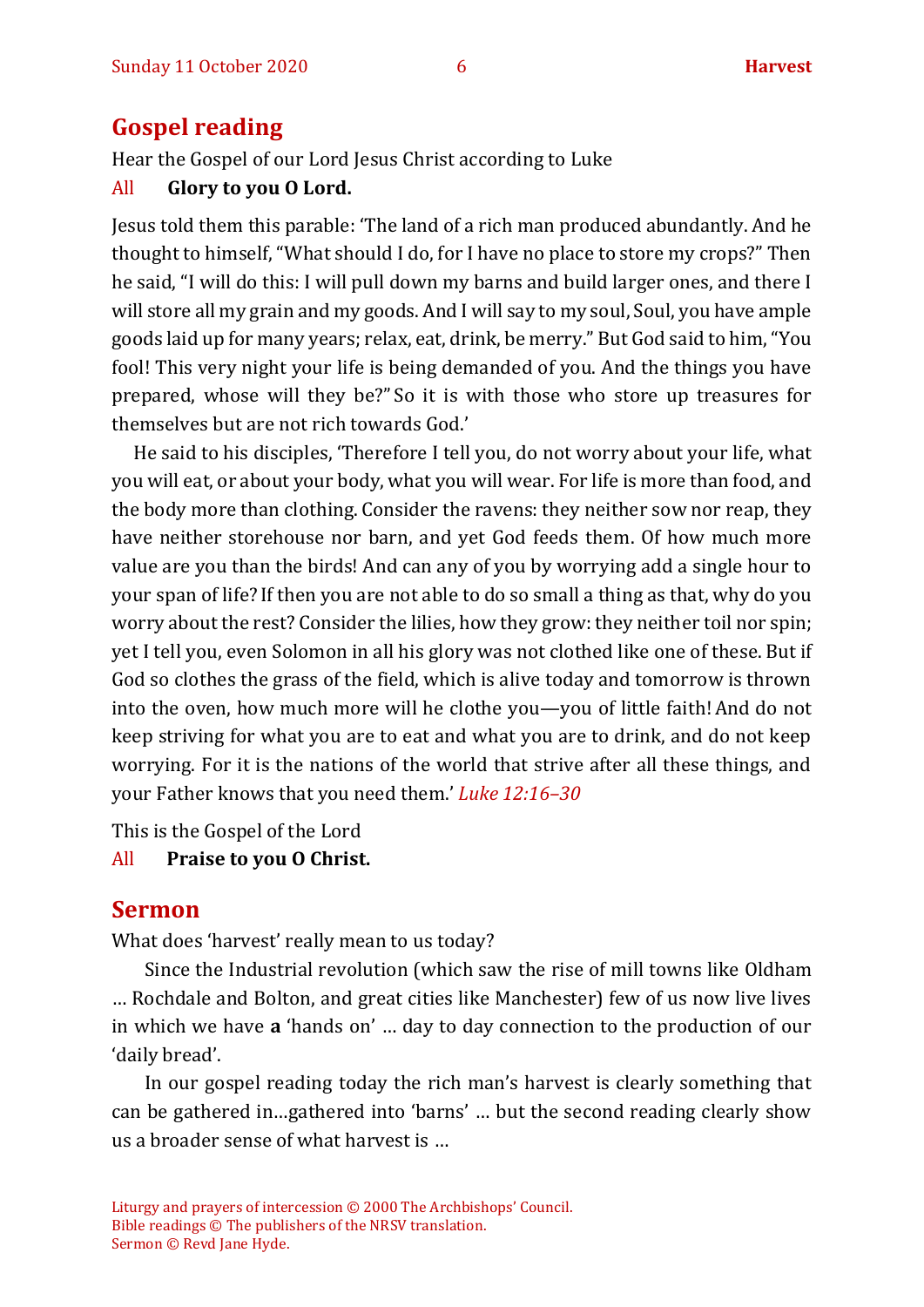Deuteronomy speaks of wheat and barley; vineyards and fig trees; pomegranates and olives … and plenty of honey. These are all good gifts from God that can be harvested (in the traditional sense) in good season.

But there are also streams of water … sources of copper and iron…good houses to live in … flocks and herds…silver and gold … and un-named 'other possessions'. We are shown that God provides plenty of resources that humankind can harvest and use to live good and comfortable lives … in fact … he provides abundantly for all our needs.

But something's not right when we remember that many of our brothers and sisters (at home and abroad) do not live good and comfortable lives … and even the earth's resources (so abundantly provided) are being depleted to the extent that many species (including our own) are threatened with extinction.

The foolish rich man in the parable has *much* more than enough to provide for his own needs … but he doesn't look or see beyond himself…he only focusses on his own desire for more … in fact I don't know if you noticed just how often the words 'I' and 'my' are on his lips? '*What shall I* do?' … '*I have no place to store my crops' … 'I will tear down my barns and build bigger ones…there I will store my surplus grain'.*

But what good is all this wealth … all this hoarding …? The one thing that doesn't enter this rich fool's mind is to give of his good fortune and surplus for the benefit of others. His whole attitude is the opposite of graceful l… generous … Christian stewardship.

Instead of sharing his good fortune with others … even perhaps denying himself … he aggressively protects himself. Instead of considering the peace and real happiness to be found in *giving* … he finds satisfaction in *keeping and hoarding*. You could almost say has the kind of mentality that cleared our supermarket shelves of toilet paper earlier this year!

But, in the end…what does it profit the rich fool when his life is demanded of him that very night? Who gets all his metaphorical toilet rolls?

The parable is told as a result of someone asking Jesus to persuade someone else to share their inheritance and (in the verse just before the beginning of our gospel this morning) Jesus says

'*Take care! Be on your guard against all kinds of greed; for one's life does not consist in the abundance of possessions'.*

So, we are asked to be careful that we do not allow the getting and hoarding of money and possessions to dominate our lives … to take time to consider what is really important to us as we walk in the way of Christ. And what is important, is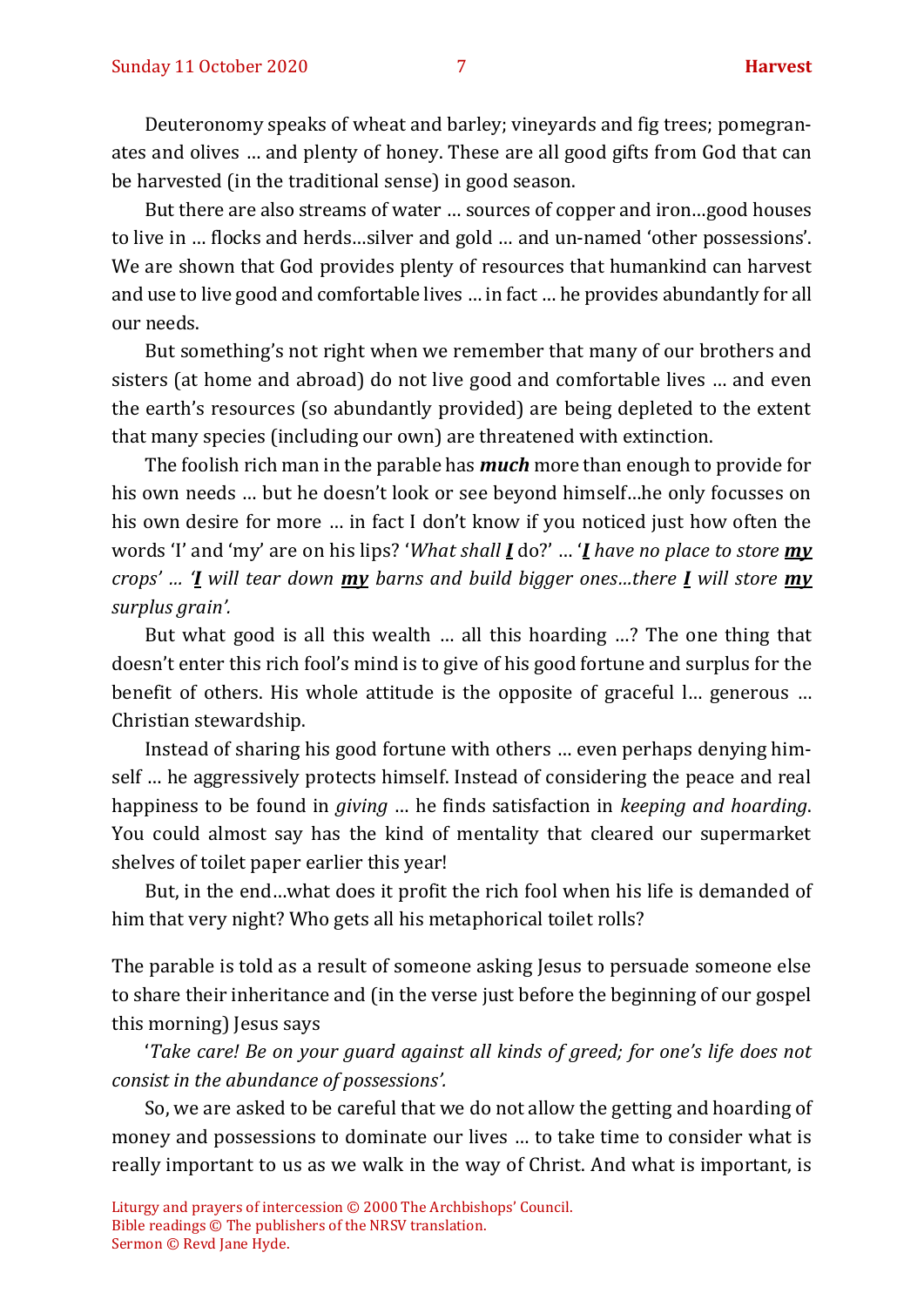**not** what we can keep for ourselves, but what we can give of God's generosity *to* us … for the benefit of others who are in need.

Echoing this, in his second letter to the Corinthians … Paul encourages everyone to give without regret or feelings of being forced. If God blesses *us* with a generous share of his gifts then…in turn…we must give as generously as we can … it is not a tax demanded of us, but a gift given in love and thankfulness for all *we* have received.

I do not need to tell you that we are entering hard times economically due to the pandemic. Some have lost or are facing losing jobs, livelihoods and homes, and it seems things are only going to get worse.

Our Christian family of churches in the diocese is struggling to resource ministry, especially in some of our neediest communities. And reports from around the world confirm that there is huge suffering especially in areas of conflict … where starvation and disease continue to ravage the lives of our human family.

In this climate we need to live … and give … even more generously for others, perhaps, I suggest, at more cost to ourselves.

A living and giving that includes refocusing on diminishing the '*I'* and the '*my'* in our thinking…a giving of ourselves to God … who asks us to become servants to one another…so that *we ourselves* can become part of each other's 'harvest'.

In these challenging times…*especially in these challenging times*…we need to reflect on what is really important to us…the reasons why they are important to us…and where God is in our lives.

At harvest time, we are encouraged to reflect on our attitudes towards value, greed, and possessions … not to *hide* our needs and desires but to think them through … to consider how we can better share what we have … money … possessions … time … talent … love.

We are also encouraged to stay focussed on our Christian journey but we must remember to stop regularly and be truly thankful for all *we* have. By doing this, we begin to live lives that are increasingly part of God's good harvest.

# **The Creed**

Do you believe and trust in God the Father,

the source of all being and life,

the one for whom we exist?

#### All **We believe and trust in him.**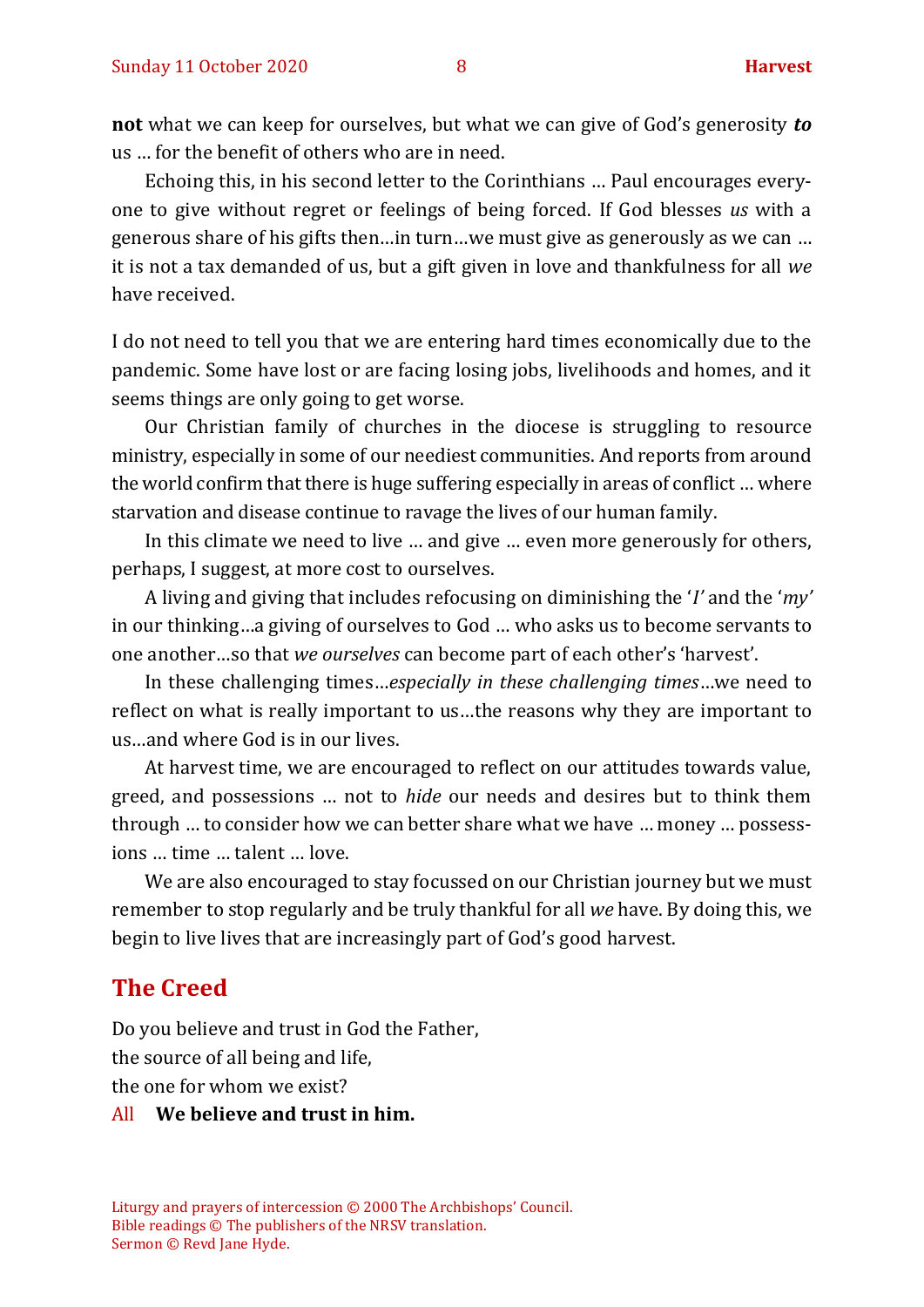Do you believe and trust in God the Son, who took our human nature, died for us and rose again?

#### All **We believe and trust in him.**

Do you believe and trust in God the Holy Spirit, who gives life to the people of God and makes Christ known in the world?

#### All **We believe and trust in him.**

This is the faith of the Church.

All **This is our faith. We believe and trust in one God, Father, Son and Holy Spirit. Amen.**

# **Prayers of intercession**

Let us pray to God the almighty, the King of creation.

God said, 'Let there be light.' Eternal God, we thank you for your light and your truth. We praise you for your fatherly care in creating a universe which proclaims your glory. Inspire us to worship you, the creator of all, and let your light shine upon our world. God of life:

#### All **hear our prayer.**

God said, 'Let there be a firmament in the midst of the heavens.' We thank you for the vastness of the universe and the mysteries of space. We pray for all scientists and astronomers

who extend the boundaries of our knowledge.

As we contemplate the wonder of the heavens,

confirm us in the truth that every human being is

known and loved by you.

God of life:

#### All **hear our prayer.**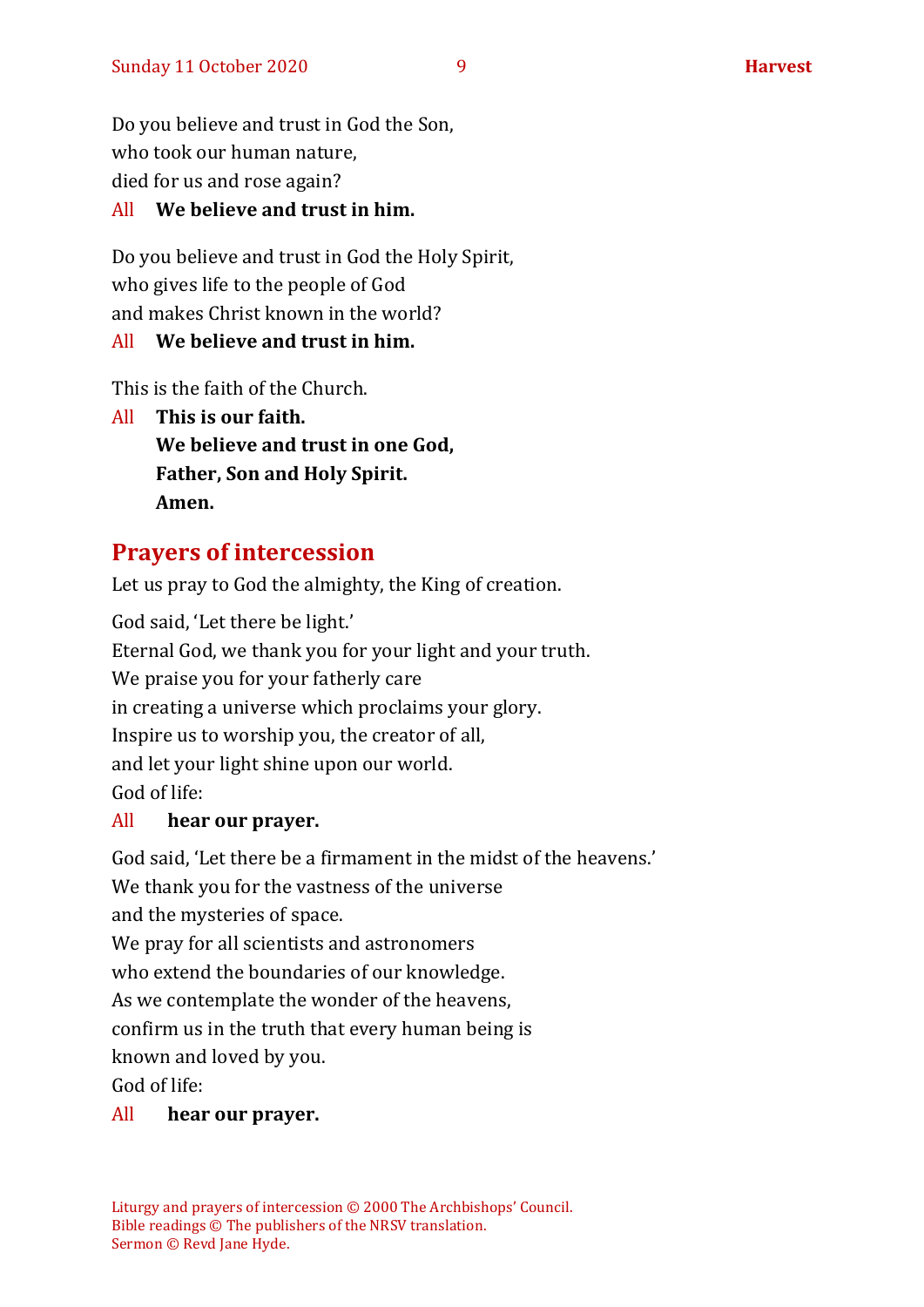God said, 'Let the waters be gathered together, and let dry land appear.' We thank you for the beauty of the earth. for the diversity of land and sea, for the resources of the earth. Give us the will to cherish this planet and to use its riches for the good and welfare of all. God of life:

#### All **hear our prayer.**

God said, 'Let there be lights in the sky to separate the day and the night.' We thank you for the warmth of the sun, the light of the moon, the glory of the stars. We praise you for the formations of clouds, the radiance of dawn and sunset. Save us from wasting or abusing the energy on which all life depends. Open our eyes to behold your beauty, and our lips to praise your name. God of life:

#### All **hear our prayer.**

God said, 'Let the waters bring forth living creatures,

and let birds fly across the sky.'

We thank you for the teeming life of the seas,

and the flight of the birds.

Help us to protect the environment

so that all life may flourish.

God of life:

#### All **hear our prayer.**

God said, 'Let the earth bring forth living creatures of every kind.' We rejoice in the variety of animal life.

Grant us grace to treat all animals with respect and care;

to protect endangered species,

to preserve the variety of habitats,

and to honour the delicate balance of nature.

God of life:

#### All **hear our prayer.**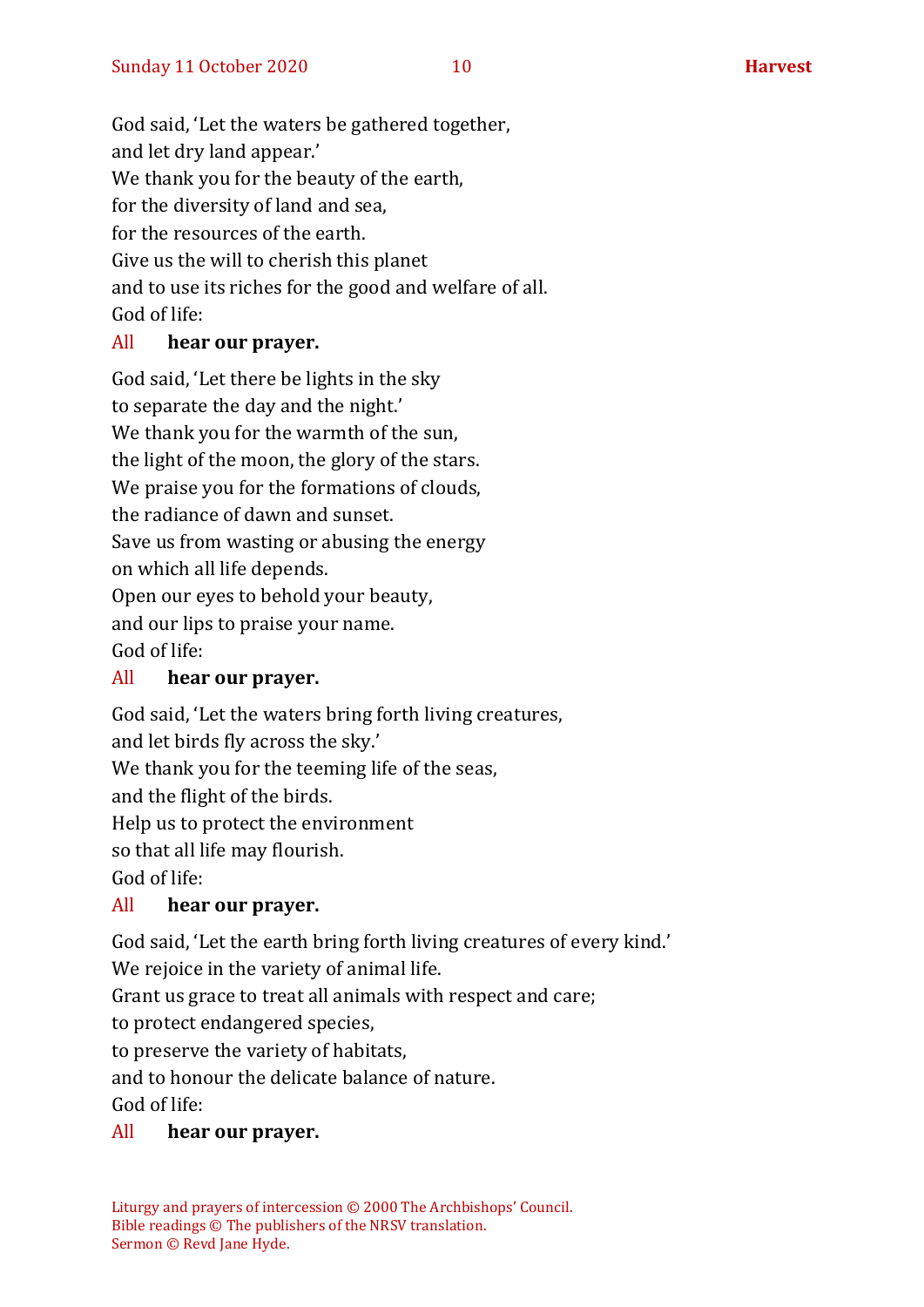God said, 'Let us create human beings in our own image.' We pray for the human family. We exult in its diversity and giftedness. we repent of its sins, divisions and violence. By the power of your Spirit, restore your image within us, through Christ who came to remake us by his death and resurrection. God of life:

#### All **hear our prayer.**

Heavenly Father, you have filled the world with beauty: open our eyes to behold your gracious hand in all your works; that, rejoicing in your whole creation, we may learn to serve you with gladness; for the sake of him through whom all things were made, your Son Jesus Christ our Lord.

All **Amen.**

Merciful Father,

All **accept these prayers for the sake of your Son, our Saviour Jesus Christ. Amen.**

# **The peace**

You shall go out in joy and be led back in peace; the mountains and the hills before you shall burst into song, and all the trees of the field shall clap their hands. *Isaiah 55:12*

The peace of the Lord be always with you,

All **And also with you.**

HYMN 3 **[Come ye thankful people come](https://www.youtube.com/watch?v=t3n7IUCdqAM&t=38s)** (click on this link to hear the hymn)

The liturgy of the Communion Service appears below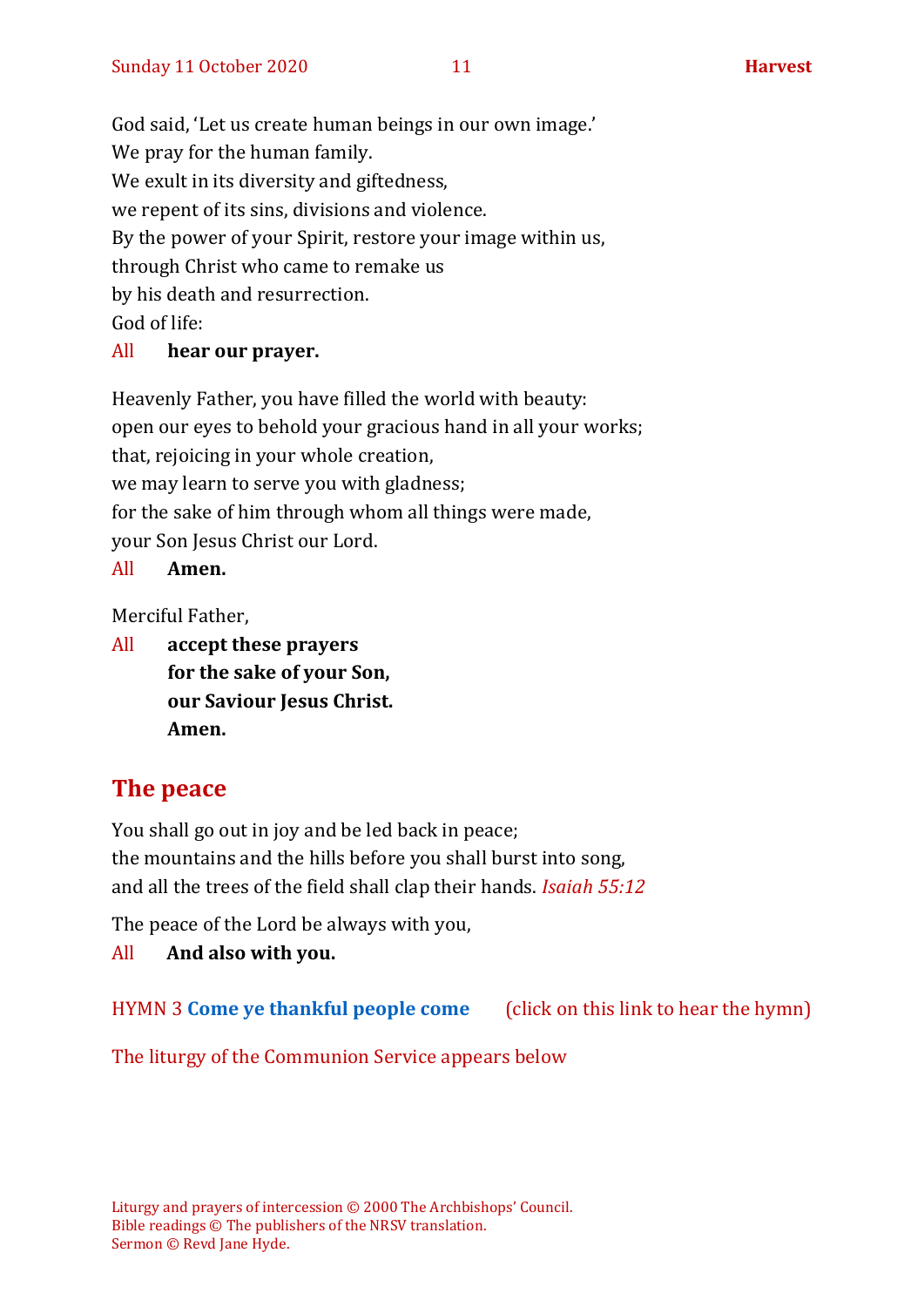# The Dismissal

May God the Father of our Lord Jesus Christ, who is the source of all goodness and growth, pour his blessing upon all things created, and upon you his children, that you may use his gifts to his glory and the welfare of all peoples; and the blessing of God the Almighty: Father, Son, and Holy Spirit, be with you now and remain with you always. All **Amen.**

HYMN 4 **[We plough the fields and scatter](https://www.youtube.com/watch?v=Vb1i_FpDRic)** (click on this link to hear the hymn)

Go in peace to love and serve the Lord.

All **In the name of Christ. Amen.**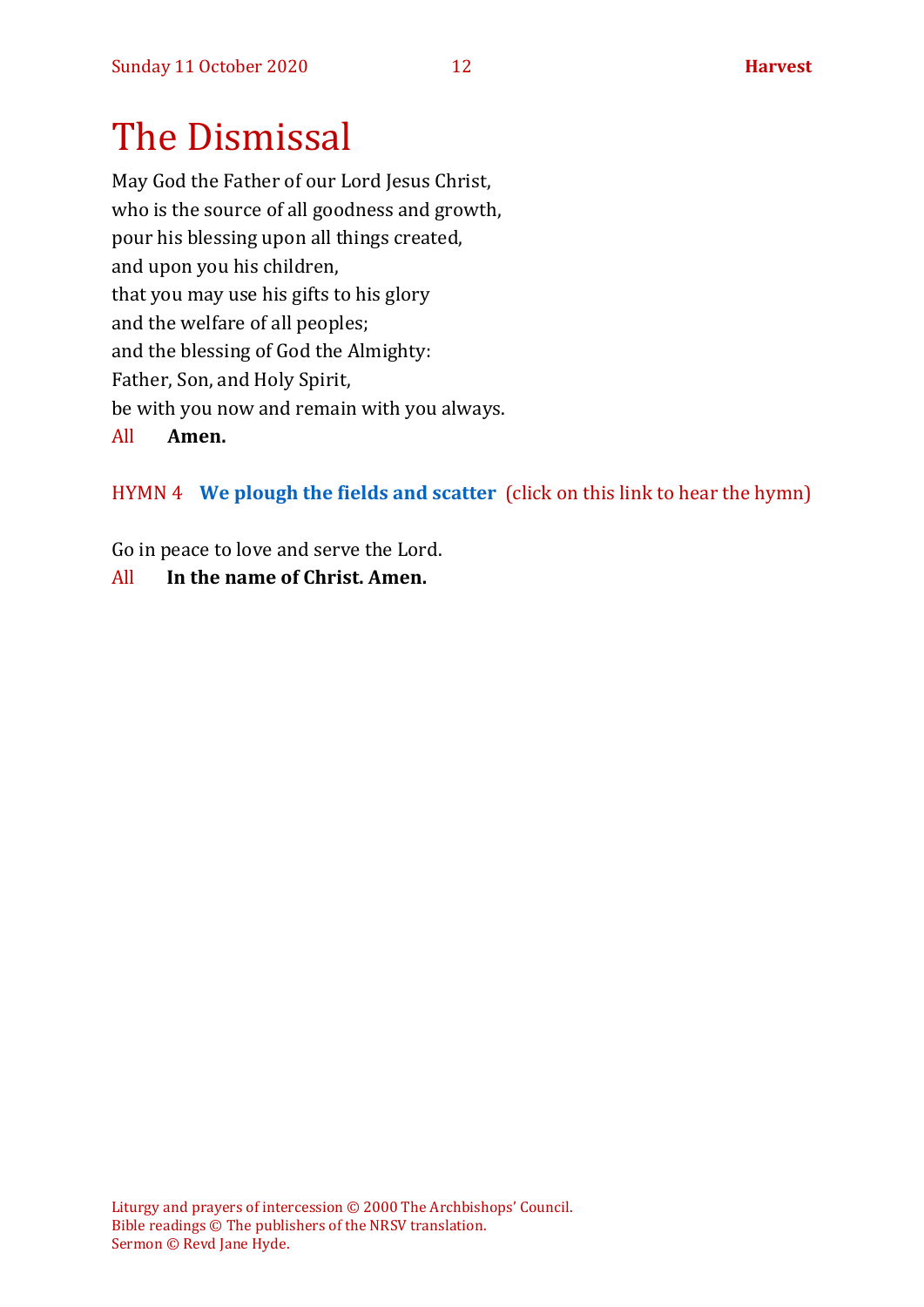# Eucharistic Prayer (prayer E)

The Lord be with you

# All **and also with you.**

Lift up your hearts.

# All **We lift them to the Lord.**

Let us give thanks to the Lord our God.

## All **It is right to give thanks and praise.**

It is indeed right, it is our duty and our joy, always and everywhere to give you thanks, holy Father, almighty and eternal God. For you have created the heavens and the earth, and formed us in your own image. In the fullness of time you sent forth your Son, your eternal Word, who laid down his life for our salvation and rose from the grave, the first-fruits of your new creation. You send forth your holy and life-giving Spirit to give life to our mortal bodies and to renew the face of the earth. Therefore with all the heavenly hosts, we give voice to everything that you have made, and sing the eternal hymn of praise.

All **Holy, holy, holy Lord, God of power and might, heaven and earth are full of your glory. Hosanna in the highest. Blessed is he who comes in the name of the Lord. Hosanna in the highest.**

We praise and bless you, loving Father, through Jesus Christ, our Lord; and as we obey his command, send your Holy Spirit, that broken bread and wine outpoured may be for us the body and blood of your dear Son.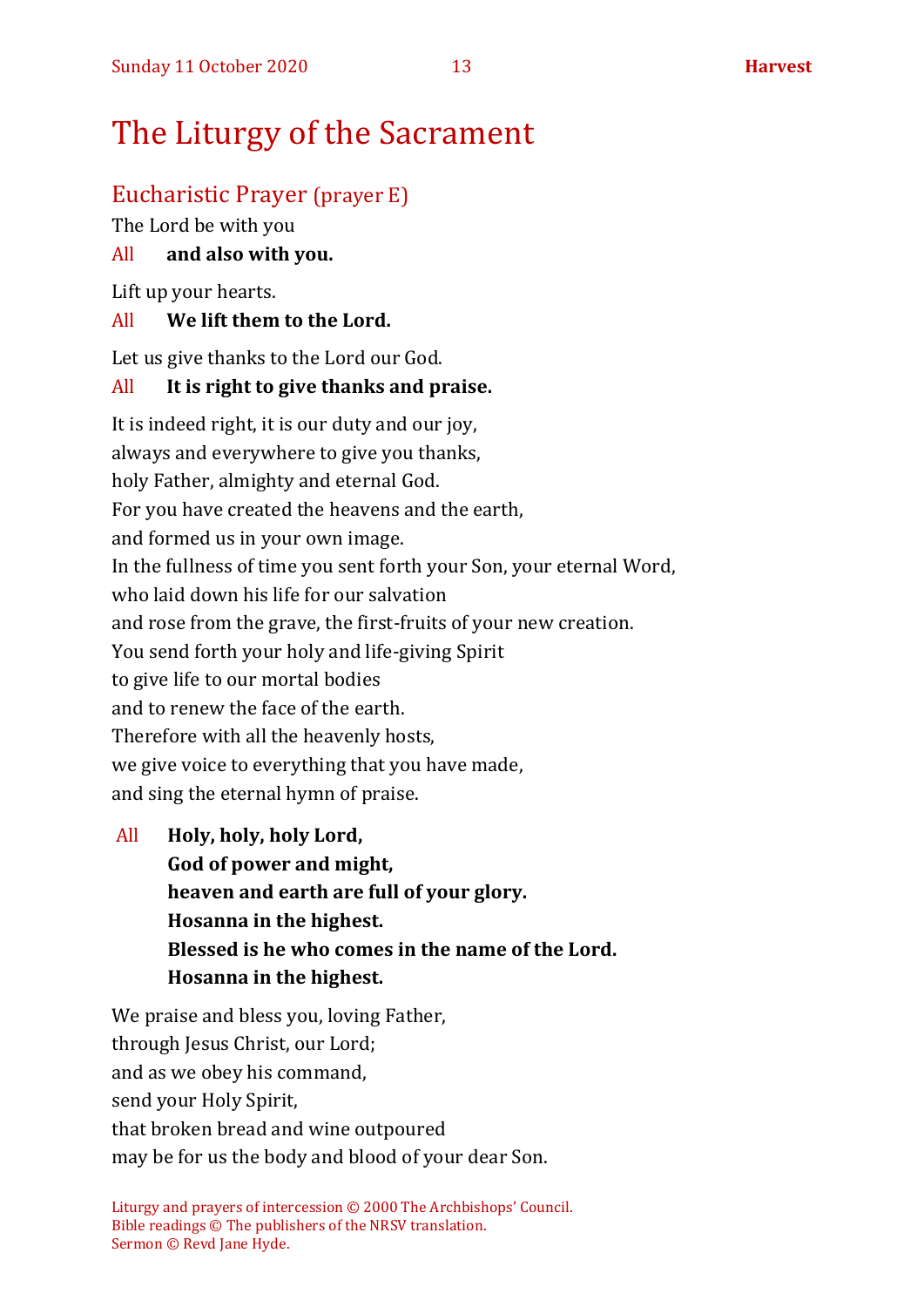On the night before he died he had supper with his friends and, taking bread, he praised you. He broke the bread, gave it to them and said: Take, eat; this is my body which is given for you; do this in remembrance of me.

When supper was ended he took the cup of wine. Again he praised you, gave it to them and said: Drink this, all of you; this is my blood of the new covenant, which is shed for you and for many for the forgiveness of sins. Do this, as often as you drink it, in remembrance of me.

So, Father, we remember all that Jesus did, in him we plead with confidence his sacrifice made once for all upon the cross.

Bringing before you the bread of life and cup of salvation, we proclaim his death and resurrection until he comes in glory.

Great is the mystery of faith:

All **Christ has died. Christ is risen. Christ will come again.**

Lord of all life, help us to work together for that day when your kingdom comes and justice and mercy will be seen in all the earth.

Look with favour on your people, gather us in your loving arms and bring us with all the saints to feast at your table in heaven.

Through Christ, and with Christ, and in Christ, in the unity of the Holy Spirit, all honour and glory are yours, O loving Father, for ever and ever.

All **Amen.**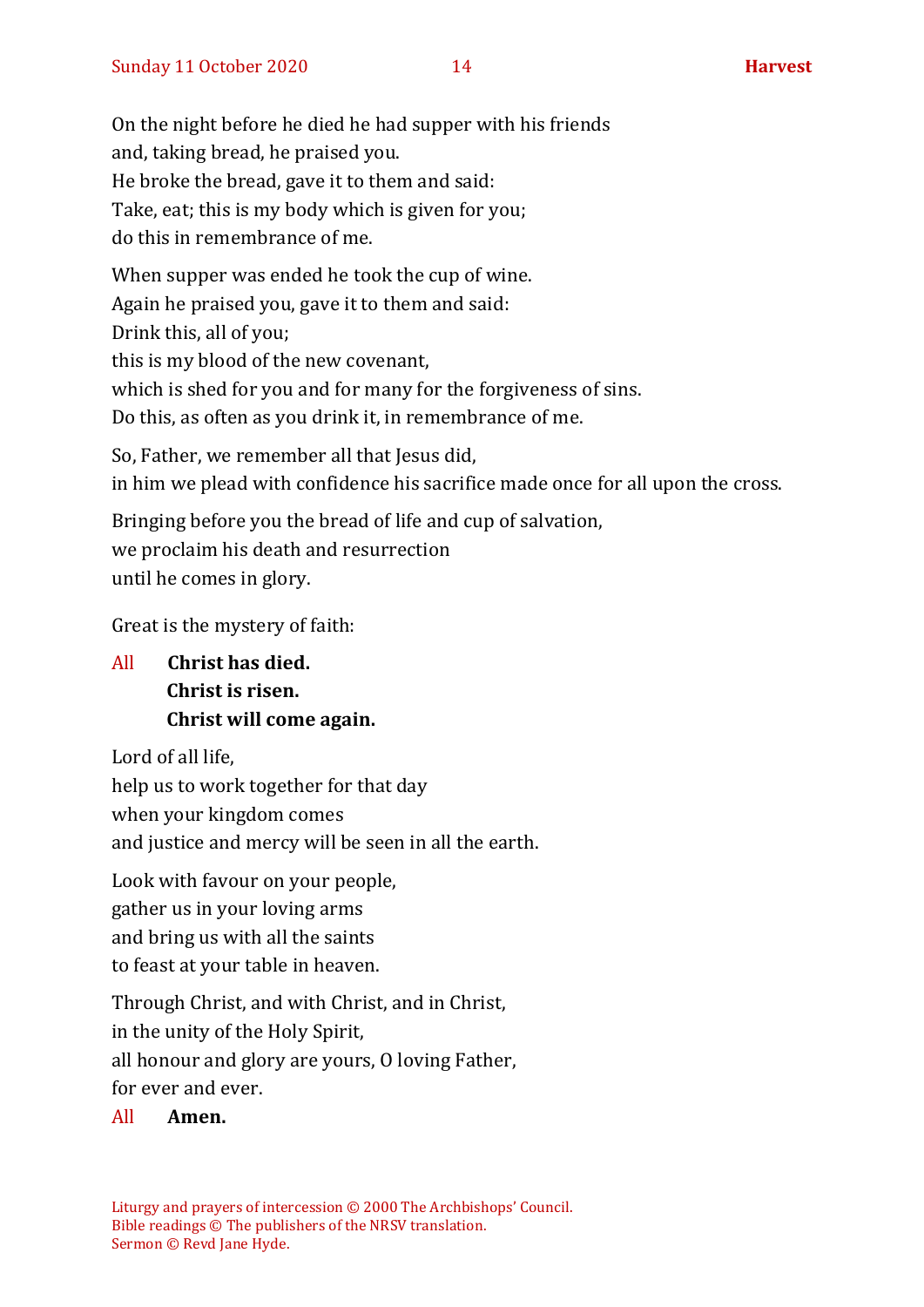## The Lord's Prayer

As our Saviour taught us, so we pray

All **Our Father in heaven, hallowed be your name, your kingdom come, your will be done, on earth as in heaven. Give us today our daily bread. Forgive us our sins as we forgive those who sin against us. Lead us not into temptation but deliver us from evil. For the kingdom, the power,** 

**and the glory are yours now and for ever. Amen.**

## Breaking of the Bread

We break this bread to share in the body of Christ.

- All **Though we are many, we are one body, because we all share in one bread.**
- All **Lamb of God,**

**you take away the sin of the world, have mercy on us.**

**Lamb of God, you take away the sin of the world, have mercy on us.**

**Lamb of God, you take away the sin of the world, grant us peace.**

Draw near with faith. Receive the body of our Lord Jesus Christ which he gave for you, and his blood which he shed for you. Eat and drink in remembrance that he died for you, and feed on him in your hearts by faith with thanksgiving.